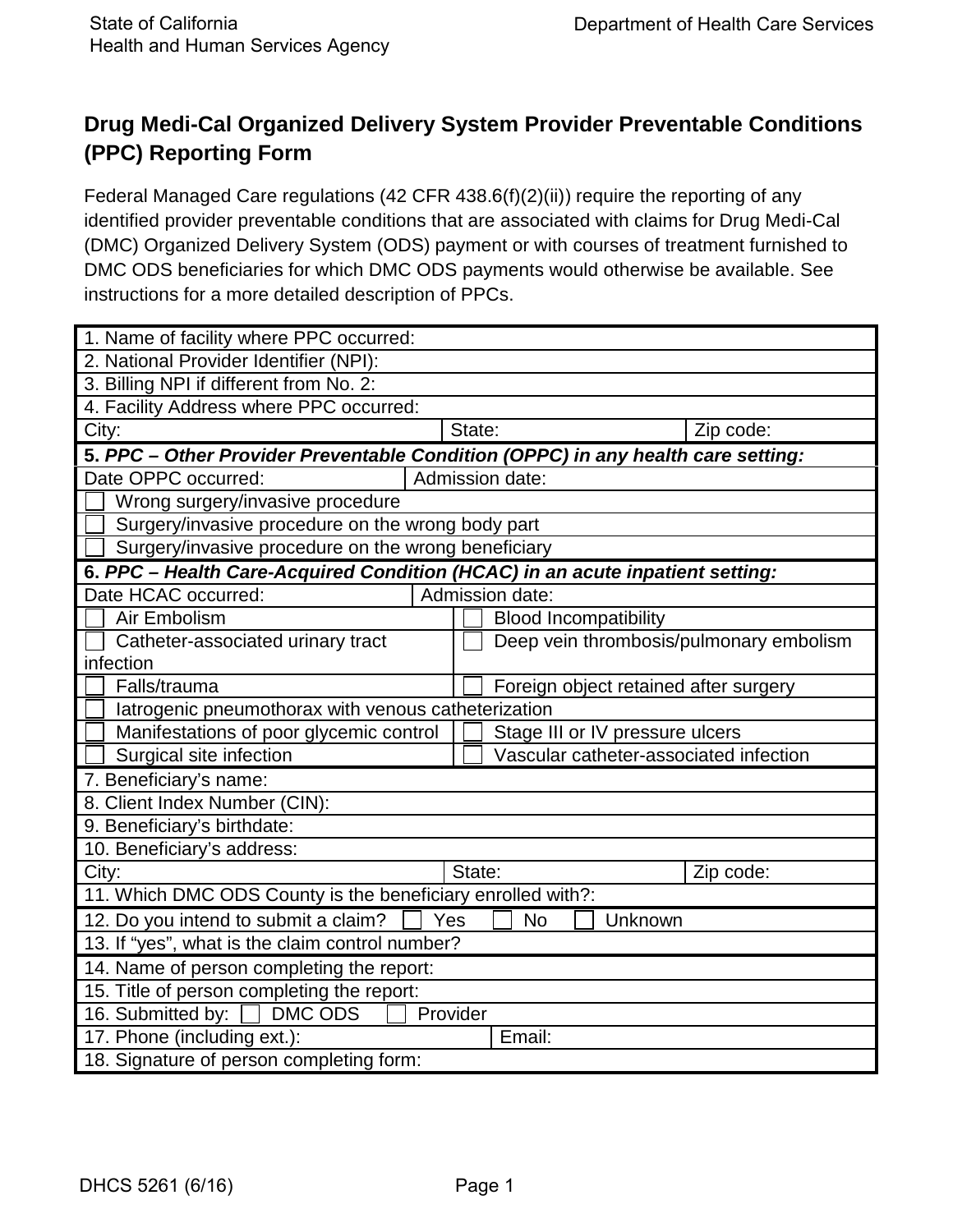## **INSTRUCTIONS**

*Providers must complete and send one form (front page only) for each provider preventable condition (PPC). Providers must report any PPC to DHCS that did not exist prior to the provider initiating treatment for a DMC ODS beneficiary, even if the provider does not intend to bill DMC ODS.* 

Mark "PROTECTED HEALTH INFORMATION: CONFIDENTIAL" and send completed first page only of the report related to a DMC ODS beneficiary to:

Department of Health Care Services Substance Use Disorder – Program, Policy, and Fiscal Division, Performance Management Branch PO Box 997413, MS-2621 Sacramento, CA 95899-7413;

Or by secure, encrypted email to: [ODSSubmissions](mailto:SUDCountyReports@dhcs.ca.gov)@dhcs.ca.gov

Providers must send this form to the Department of Health Care Services (DHCS), Substance Use Disorder – Program, Policy, and Fiscal Division, Performance Management Branch via U.S. Post Office or secure, encrypted email. Providers must submit the form after discovery of the event and confirmation that the effected party is a DMC ODS beneficiary. The preferred methods of sending reports for confidentiality are No. 1, by secure, encrypted email; or 2. U.S. mail with appropriate marking. Providers must comply with HIPAA and any other relevant privacy laws to ensure confidentiality of beneficiary information. Providers may email questions about PPCs to [ODSSubmissions](mailto:SUDCountyReports@dhcs.ca.gov)@dhcs.ca.gov.

## *Facility information (boxes 1-4)*

- 1. Enter name of facility where the PPC occurred.
- 2. Enter the National Provider Identifier (NPI) of the facility where the PPC occurred.
- 3. Enter the billing NPI if is different from the NPI for the facility where the PPC occurred.
- 4. Enter the street address, city, state, and zip code of the facility where the beneficiary was being treated when the PPC occurred.

## *Other Provider-Preventable Condition in any health care setting (box 5)*

5. If you are reporting an OPPC, enter the date (mm/dd/yyyy) that the PPC occurred and the admission date if the beneficiary was admitted to an inpatient hospital.

Select one of the following if:

- Provider performed the wrong surgical or other invasive procedure on the beneficiary.
- Provider performed a surgical or other invasive procedure on the wrong body part.
- Provider performed a surgical or other invasive procedure on the wrong beneficiary.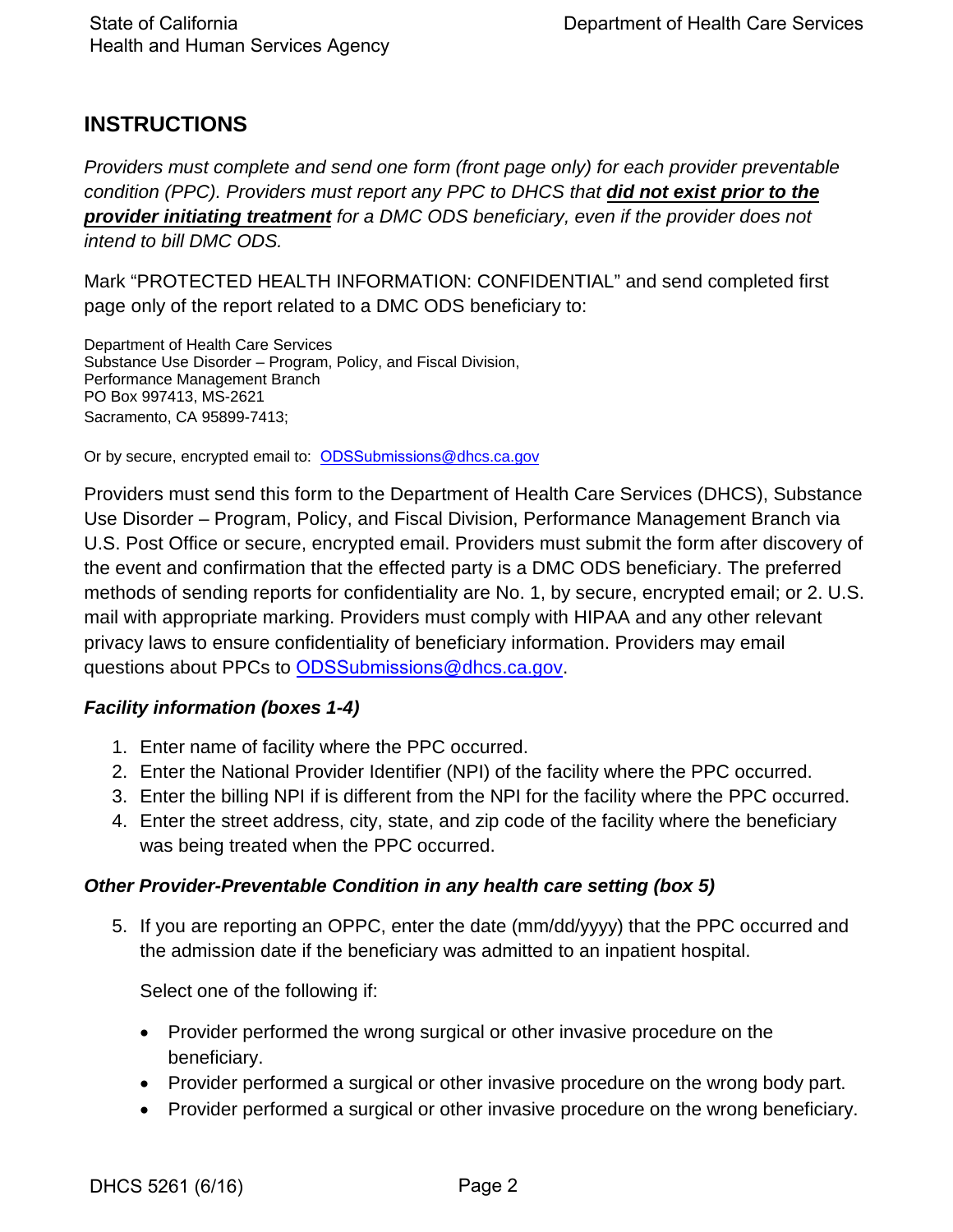## *Health Care-Acquired Condition (HCAC) in an acute inpatient setting (box 6)*

*(HCACs are the same conditions as hospital-acquired conditions (HACs) that are reportable for Medicare, with the exception of reporting deep vein thrombosis/pulmonary embolism for pregnant women and children under 21 years of age, as noted below)* 

6. Enter the date (mm/dd/yyyy) that the HCAC occurred and the admission date the beneficiary was admitted to an inpatient hospital.

Select one of the following if the beneficiary experienced:

- A clinically significant air embolism
- An incidence of blood incompatibility
- A catheter-associated urinary tract infection
- Deep vein thrombosis (DVT)/pulmonary embolism (PE) following total knee replacement or hip replacement in an inpatient setting. Do **not** check the box if the beneficiary was under 21 or pregnant at the time of PPC.
- A significant fall or trauma that resulted in fracture, dislocation, intracranial injury, crushing injury, burn, or electric shock
- Any unintended foreign object retained after surgery
- Iatrogenic pneumothorax with venous catheterization
- Any of the following manifestations of poor glycemic control: diabetic ketoacidosis, nonketonic hyperosmolar coma, hypoglycemic coma, secondary diabetes with ketoacidosis, or secondary diabetes with hyperosmolarity
- A stage III or state IV pressure ulcer
- One of the following surgical site infections:
	- o Mediastinitis following coronary artery bypass graft (CABG)
	- o Following bariatric surgery for obesity: laparoscopic gastric bypass, gastroenterosomy, or laporoscopic gastric restrictive surgery
	- o Certain orthopedic procedures: Spine, neck, shoulder, and elbow
	- o Following cardiac implantable electronic device (CIED) procedures
- A vascular catheter-associated infection

## *Beneficiary information (boxes 7-10)*

- 7. Enter beneficiary's name (first, middle, last) as listed on the Beneficiary Identification Card.
- 8. Enter beneficiary's Client Index Number (CIN) from the Beneficiary Identification Card.
- 9. Enter the beneficiary's birthdate (mm/dd/yyyy).
- 10.Enter the beneficiary's home street address, including city, state, zip code, and apartment number, if applicable.
- 11.Enter the name of the county where the beneficiary is enrolled for DMC ODS services.